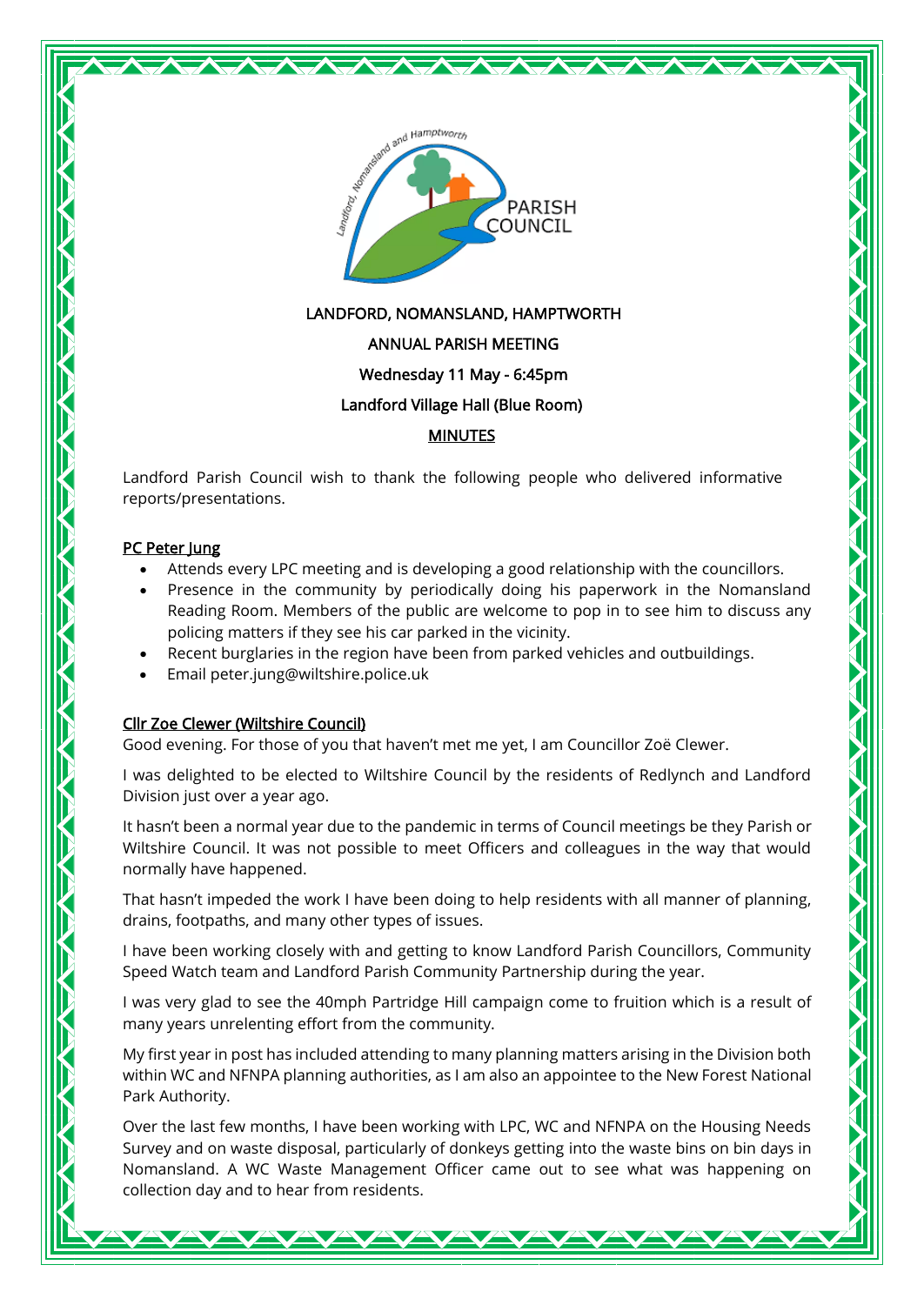You can read more about this in the May edition of Horizon magazine.

I encourage all residents to report matters they find via the WC website or the MyWilts app (see below), such as line painting, potholes, drains, fallen trees – you can report almost anything direct to the correct department in that way.

I have been working closely with local Police, PC Pete Jung, Inspector Osborn, and the PCC on rural crime and ASB. My role is to share information with residents e.g. free Bike Marking event, encouraging the reporting of crime or suspicious activity on 999 if urgent or 111 and follow it up by emailing [salisburyareacpt@wiltshire.police.uk](mailto:salisburyareacpt@wiltshire.police.uk)

a) because your report may be the piece of evidence that allows a crime to be solved and b) because with accurate statistics we get a better settlement through the Police funding formula.

There is a Police recruitment drive happening as we speak, and more officers are expected to be deployed in the South of the County where rural and cross County crime are a big issue for the community.

I do my best to put information from WC, the New Forest, Police, upcoming roadworks and anything else of interest out into the public domain using my Facebook page and for those not on social media I have begun to give a summary in Horizon magazine and Landford Parish Directory.

Thank you.

Cllr Zoë Clewer

Redlynch and Landford Division, Wiltshire Council.

[Zoe.Clewer@wiltshire.gov.uk](mailto:zoe.clewer@wiltshire.gov.uk)

01794 884550

Report litter, fly-tipping, graffiti, missed bin collections and much more on WC website [my.wiltshire.gov.uk](http://www.my.wiltshire.gov.uk/) or on the MyWilts App, no need to log in.

 $Q$  wiltshire council



**MyWilts** Wiltshire Council Reporting ★★★☆☆ 20

| Report It<br><b>Street scene</b> |  |
|----------------------------------|--|
| Dead animals in road             |  |
| Dog mess                         |  |
| Fly-posting or illegal signs     |  |
| Fly-tipping                      |  |
| Graffiti                         |  |
| Litter and street sweeping       |  |
| Needles or syringes              |  |
| Public litter bins               |  |